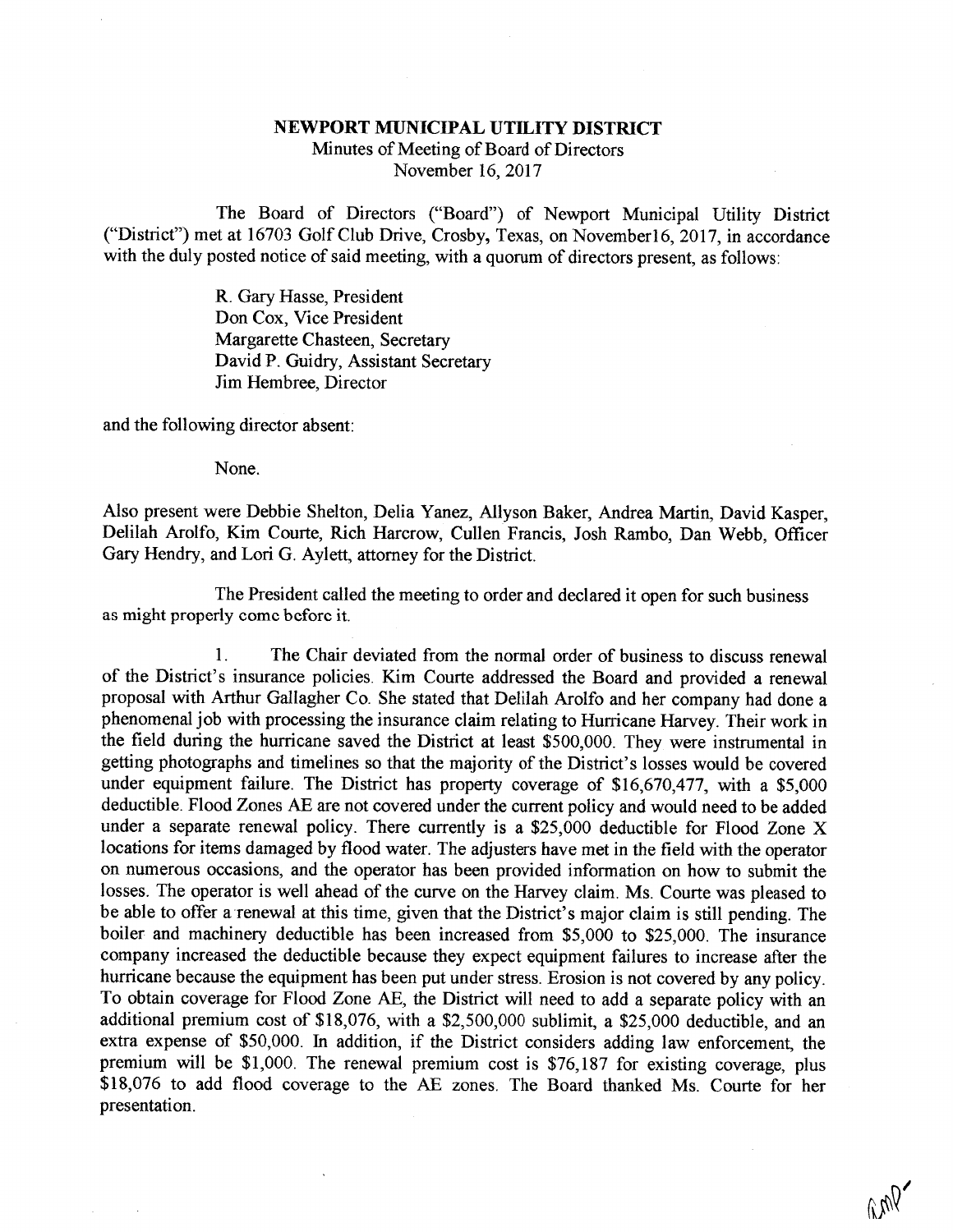2. The Chair next received a presentation from Dan Webb and Officer Gary Hendry. Dan Webb stated his opinion that the District should have 25 police officers for a community of its size. Currently the NPOA provides some security for the trails. Supplemental law enforcement contracts with Harris County cost approximately \$76,000 for each deputy.<br>Officer Hendry addressed the Board and stated that there was a drug problem in the area so patrolling the parks takes a backseat to the drug problem and other safety issues. The officer has received numerous calls about vandalism and juveniles fighting on the trails. Officer Hendry also discussed the fact that the County only has three officers on this side of the San Jacinto River dedicated for patrols. The NPOA would love to have District's participation in supplemental law enforcement on the trails. The Board thanked Mr. Webb and Officer Hendry for their presentation.

3. The Board reviewed the tax rate with the District's financial advisor. Debbie Shelton presented four spreadsheets with difference scenarios regarding the District's tax make a debt service tax recommendation of \$0.34, up from the current year's recommendation of \$0.29. Revenues have increased, as have expenses. David Kasper stated that if the District does not continue to develop new homes, the date for the sewage treatment plant expansion would be pushed forward. The District may also need to issue bonds to address inflow and infiltration issues. Director Hasse stated his position that the District should republish tax rate calculations with the same overall rate as 2016, because the budget as currently drafted is too tight. He reiterated his list of concerns regarding lowering the tax rate and asked that they be attached to the minutes. Director Guidry stated that the District was going to receive \$1 million from<br>insurance proceeds and the District is anticipating \$400,000 in net revenues. Director Guidry stated that he was comfortable with keeping the tax rate as previously published. Director Chasteen stated her opinion that the District needs to pursue additional maintenance tax revenues. Director Hembree noted that the District will have money coming back from capital projects, and he believes that the previously published tax rate is adequate. He stated that the District's expenses were out of control, and that subject needed to be addressed. Director Cox stated his opinion that the District should give its taxpayers a break. After a full discussion, upon motion made by Director Cox, seconded by Director Hembree, the Board voted to adopt the attached Order Setting Tax Rate, Approving Tax Roll, and Levying Debt Service Tax and Chasteen and Hasse opposing, which order levies a maintenance tax rate of \$0.30 per \$100 assessed valuation and a debt service tax rate of \$0.29 per \$100 assessed valuation for a total combined tax levy of \$0.59 per \$100 a

4. There was then presented the attached Amendment to Statement of Directors Furnishing Infonnation Required by Section 49.455(b), Texas Water Code, as Amended. The attorney noted that the Amendment to Statement of Directors is filed in the real property records of Harris County and informs property owners in the District that they are located in a water district and what the current tax rate is. Upon motion duly made, seconded and unanimously carried, the Board voted to adopt the amendment as presented, authorized its execution by all directors present, and authorized the attorney to file the document as required by law.

2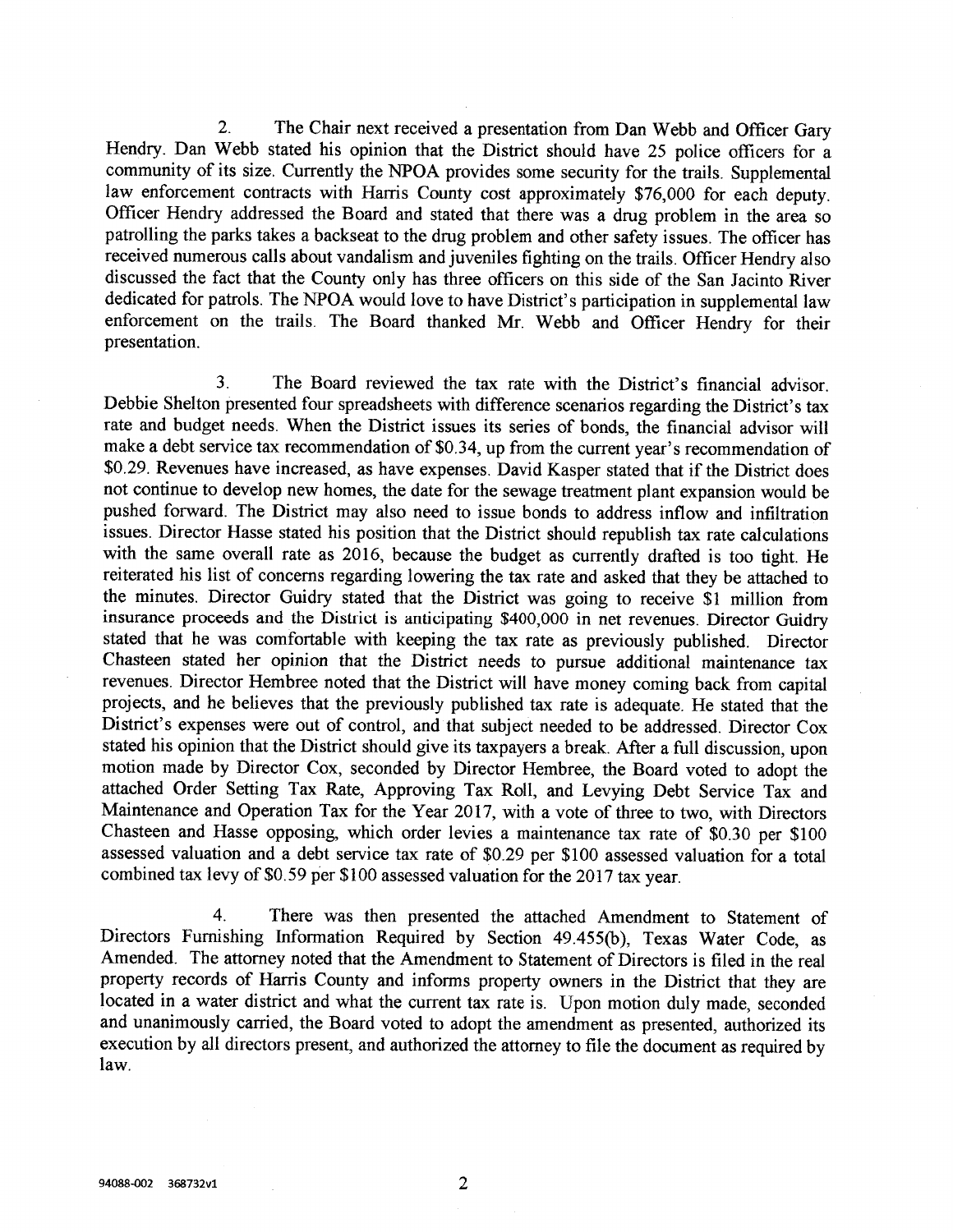5. The Board returned to discussion of the insurance policies. Upon unanimous vote, the Board approved renewal of the District's insurance policies based upon the proposal submitted by Kim Courte, and voted to add AE flood zones to the coverage.

6. Minutes of the meetings held October 23, 2017, October 26, 2017 and November 2, 2017 were presented for the Board's review and approval. Upon unanimous vote, the Board approved the minutes as presented.

7. There were no developers present, so no developer's reports were given.

8. There were no customer service inquiries or appeals regarding utility service for the Board's consideration.

9. The Board briefly discussed a reimbursement agreement for the Newport Defined Area. The engineer noted that he needed to review the lines to be constructed. The developer of Newport Point may have used all of the capacity in the lines in that area, and therefore other lines may have to be constructed to support the defined area. The attorney noted that she had not yet had an opportunity to discuss the contract with developer Nino Corbett. Accordingly, the Board tabled consideration of the defined area reimbursement agreement.

10. The Board briefly discussed a request from Newport Seven Land regarding purchase of park reserves. The developer has requested that the District consider paying them for the land to be used for park reserves. They also requested that the District consider reimbursement in a future bond issue for engineering and land cost items left out of the previous bond issue. It was noted that the preconstruction agreement with Newport Seven Land had expired by its own terms. The reserves would be suitable for a trail, but Delilah Arolfo pointed out that they flooded during Harvey. The District would take on additional mowing costs as a result of taking title to additional land. After discussion, the Board tabled the request until they could receive more information from the developer.

11. The Board discussed the garbage contract with Aggressive Waste. Aggressive Waste confinned that they can begin waste collection in Newport on a Monday / Thursday schedule for a cost of \$12.50 per connection effective January 1, 2018. After discussion, upon unanimous vote, the Board approved a new garbage collection contract with Aggressive Waste under those terms and conditions.

12. Allyson Baker presented a bookkeeper's report, a copy of which is attached. Upon unanimous vote, the Board approved the bookkeeper's report as presented and authorized payment of bills listed thereon.

13. Delia Yanez presented the tax assessor/collector's report, a copy of which is attached. 2016 taxes were 98.45% collected, while all prior years were over 99%. 11 checks were presented for the Board's review and approval. Upon unanimous vote, the Board approved the tax assessor/collector's report as presented and authorized payment of bills with the checks drawn on the tax fund.

14. The Board considered an assignment of the tax assessor contract, The law had previously required that the contract be with an individual, but the law has changed and the

3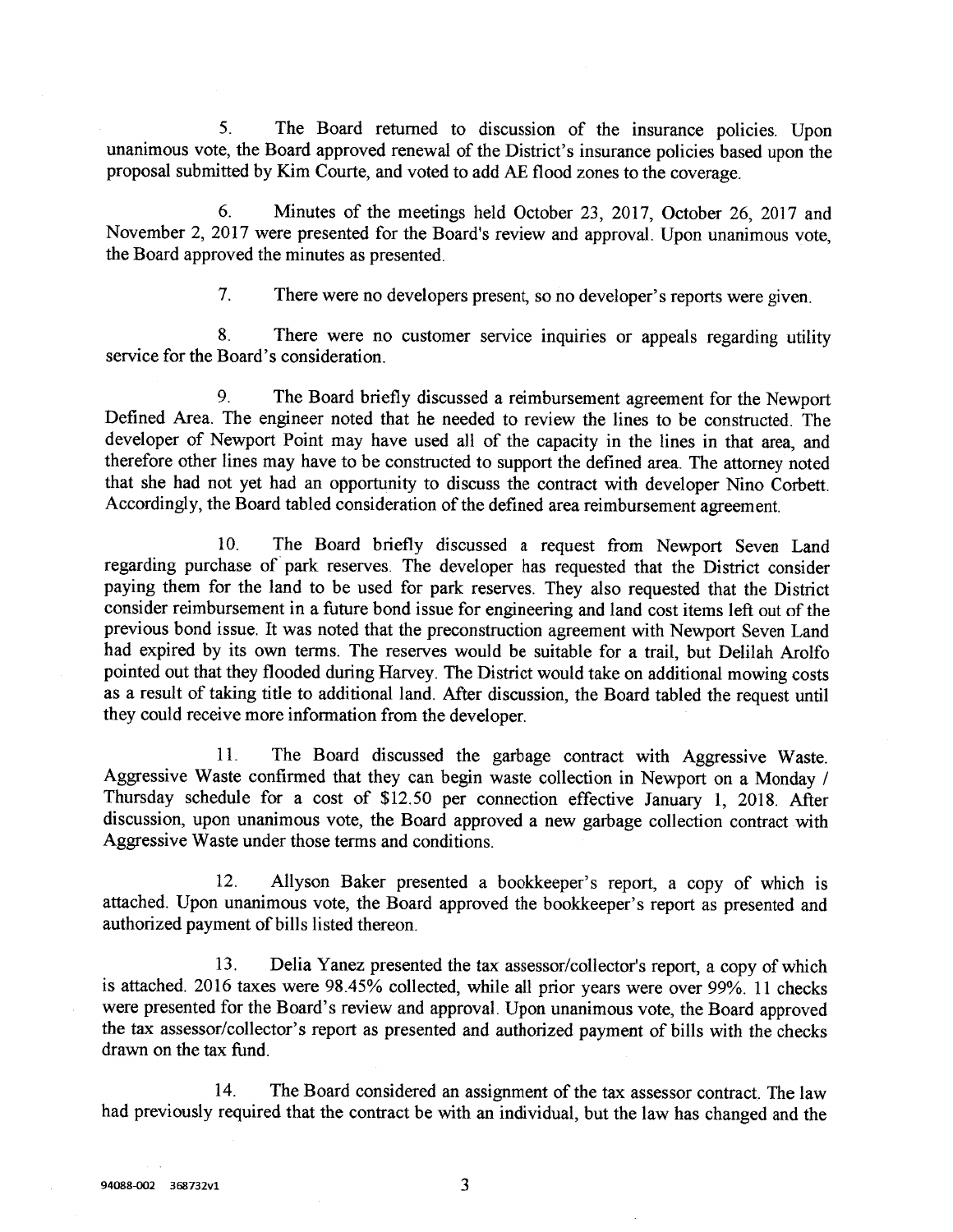contract can now be with a company. Therefore, the proposed assignment would transfer contract responsibilities from Tommy Lee to Assessments of the Southwest. Upon unanimous vote, the Board consented to such assignment.

15. The Board tabled review of the draft budget for the fiscal year ending December 31, 2018 because additional information is needed from directors and consultants.

16. The Board considered engagement of an auditor for the fiscal year ending December 31, 2017 and future years. McCall Gibson Swedlund Barfoot, PLLC confirmed their prior engagement but requested that the District enter into an evergreen contract. Upon unanimous vote, the Board approved the proposal of McCall Gibson Swedlund Barfoot, PLLC for an evergreen contract for audit of the District's books and records.

17. The Board discussed operations and engineering matters. The operator met with CenterPoint onsite to discuss extension of a gas service line, and anticipated costs are less than \$2,000. The engineer stated that the advantages of using a gas generator would be that all of the District's eggs would not be in one basket. Diesel requires special handling and is sometimes difficult to obtain during storms. A diesel generator is also cheaper at about \$126,000 versus a gas generator which costs about \$198,000. The District needs to make a decision by the end of the year in order to have the generator in place before the next hurricane season.

The leak at the ground storage tank is being repaired. The District received a general inquiry from LJA on its interest in annexing the Medico tract. The tract is north of the Union tract and is approximately 300 acres. The engineer has asked them to come before the Board with the request.

The Board discussed payment of the new meters from the capital projects fund. The District issued bonds for the meter replacement program, but the operator has been purchasing the new electronic meters and changing them out according to the District's meter change out schedule. The new meters have also been used on new taps. The attorney advised that meters could be paid for from capital projects, as the meter replacement project was approved in the 2016 bond issue.

Delilah Arolfo stated that she is submitting the District's well permit renewal. The District has had site inspections from FEMA and the Texas Water Development Board. They are currently discussing mitigation possibilities with FEMA.

as presented. Upon unanimous vote, the Board approved the operations and engineering report

18. Lori Aylett presented an attorney's report. There were no groundwater reduction contracts for the Board's consideration. With regard to the new garbage collection days, she suggested placing an item on the bill. The Board will also use bandit signs in the neighborhood on the street rights-of-way to inform customers.

19. The Board reviewed a proposal from Environmental Allies for detention pond maintenance. The Board expressed a desire that Rich Harcrow have control on when